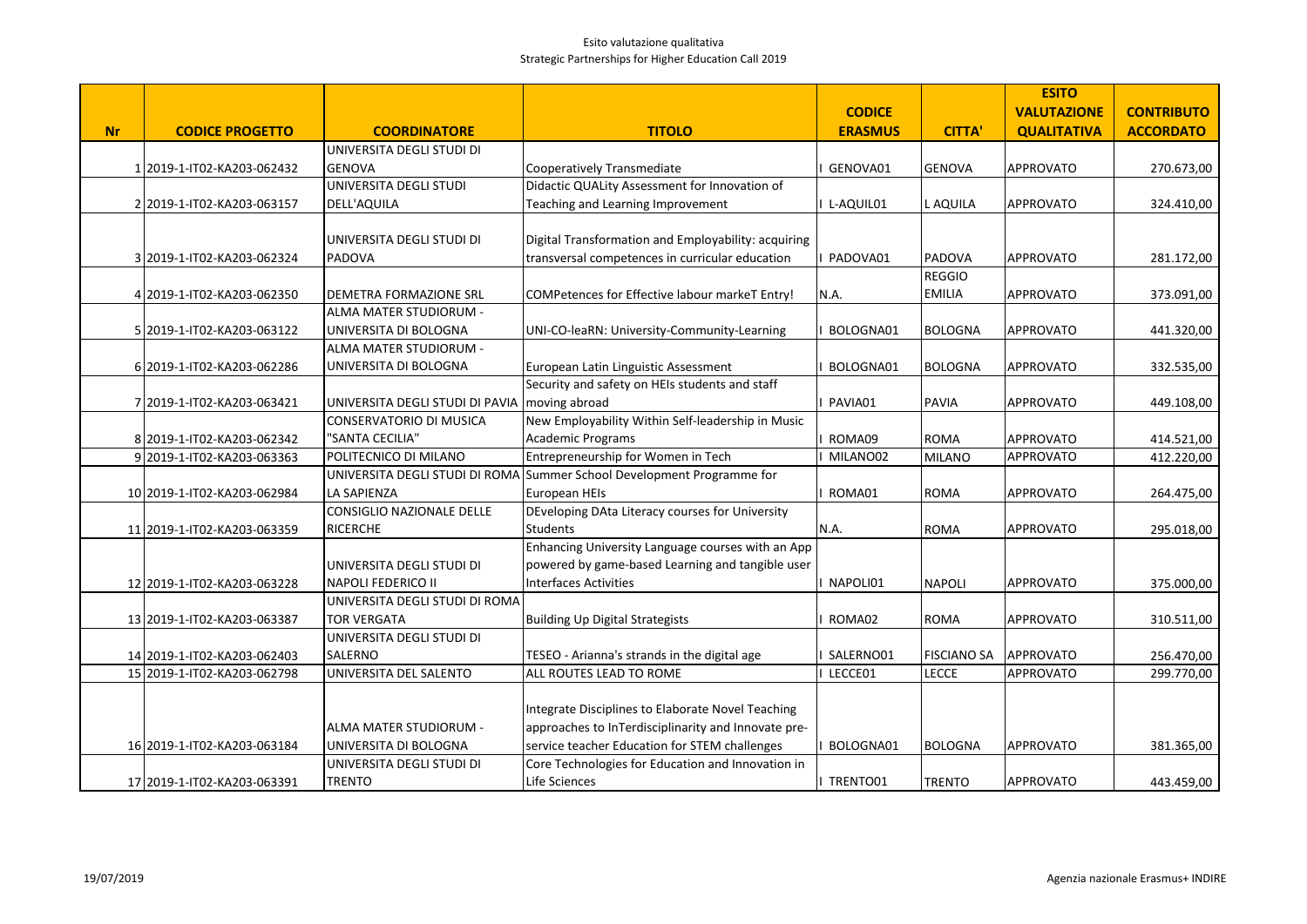|           |                             |                                 |                                                                            |                |                  | <b>ESITO</b>                           |                   |
|-----------|-----------------------------|---------------------------------|----------------------------------------------------------------------------|----------------|------------------|----------------------------------------|-------------------|
|           |                             |                                 |                                                                            | <b>CODICE</b>  |                  | <b>VALUTAZIONE</b>                     | <b>CONTRIBUTO</b> |
| <b>Nr</b> | <b>CODICE PROGETTO</b>      | <b>COORDINATORE</b>             | <b>TITOLO</b>                                                              | <b>ERASMUS</b> | <b>CITTA'</b>    | <b>QUALITATIVA</b>                     | <b>ACCORDATO</b>  |
|           |                             |                                 |                                                                            |                |                  |                                        |                   |
|           |                             |                                 | Strengthening knowledge and competencies of                                |                |                  |                                        |                   |
|           | 18 2019-1-IT02-KA203-063238 |                                 | UNIVERSITA DEGLI STUDI DI UDINE Nurse Managers for a Safe care environment | UDINE01        | <b>UDINE</b>     | <b>APPROVATO</b>                       | 293.753,00        |
|           |                             | UNIVERSITA DEGLI STUDI DI ROMA  | "Socially responsible university for inclusive                             |                |                  |                                        |                   |
|           | 19 2019-1-IT02-KA203-063321 | <b>LA SAPIENZA</b>              | societies in the era of migration"                                         | ROMA01         | <b>ROMA</b>      | APPROVATO                              | 285.446,00        |
|           |                             | UNIVERSITA DEGLI STUDI DI       |                                                                            |                |                  |                                        |                   |
|           | 20 2019-1-IT02-KA203-063392 | <b>GENOVA</b>                   | Add your value                                                             | GENOVA01       | <b>GENOVA</b>    | <b>APPROVATO</b>                       | 203.148,00        |
|           |                             |                                 |                                                                            |                |                  |                                        |                   |
|           |                             | 3P (PADRE PINO PUGLISI) SOCIETA | Accompagnare i Careleavers in un percorso di                               |                |                  |                                        |                   |
|           | 21 2019-1-IT02-KA203-063286 | COOPERATIVA SOCIALE             | Autonomia Resilienza ed Empowerment                                        | N.A.           | PALERMO          | <b>APPROVATO</b>                       | 374.310,00        |
|           |                             | CONSIGLIO NAZIONALE DELLE       | Brain@Work - Information competence as booster                             |                |                  |                                        |                   |
|           | 22 2019-1-IT02-KA203-062829 | RICERCHE                        | for prospective scientists                                                 | N.A.           | <b>ROMA</b>      | APPROVATO                              | 312.330,00        |
|           |                             | UNIVERSITA DEGLI STUDI DI       |                                                                            |                |                  |                                        |                   |
|           | 23 2019-1-IT02-KA203-063243 | PADOVA                          | Death Education for Palliative Psychology                                  | PADOVA01       | PADOVA           | APPROVATO                              | 418.162,00        |
|           |                             |                                 | DESINC LIVE - Designing and Learning in the Context                        |                |                  |                                        |                   |
|           | 24 2019-1-IT02-KA203-062380 | POLITECNICO DI MILANO           | of Migration                                                               | MILANO02       | <b>MILANO</b>    | <b>APPROVATO</b>                       | 439.136,00        |
|           |                             | UNIVERSITA DEGLI STUDI DI       | Multidimensional and Multicultural Expertise of                            |                |                  |                                        |                   |
|           | 25 2019-1-IT02-KA203-062980 | NAPOLI FEDERICO II              | Human Resources Professionals                                              | NAPOLI01       | <b>NAPOLI</b>    | <b>APPROVATO</b>                       | 293.229,00        |
|           |                             |                                 |                                                                            |                |                  |                                        |                   |
|           |                             | UNIVERSITA TELEMATICA E-        | Upgrading the detection and Prevention of                                  |                | <b>NOVEDRATE</b> |                                        |                   |
|           | 26 2019-1-IT02-KA203-063170 | <b>CAMPUS</b>                   | academic Drop-outs through artificial intelligence                         | COMO05         | CO               | RISERVA                                |                   |
|           |                             | <b>COLLEGIO CARLO ALBERTO -</b> |                                                                            |                |                  |                                        |                   |
|           |                             | CENTRO DI RICERCA E ALTA        |                                                                            |                |                  |                                        |                   |
|           | 27 2019-1-IT02-KA203-062421 | <b>FORMAZIONE</b>               | A Network Game for Life-cycle Education                                    | N.A.           | TORINO           | <b>RISERVA</b>                         |                   |
|           |                             |                                 | STudent's Academic perfoRmance: a machine                                  |                |                  | <b>RESPINTO PER</b>                    |                   |
|           |                             | UNIVERSITA DEGLI STUDI DI       | learning APProach for risk assessment and drop out                         |                |                  | MANCANZA                               |                   |
|           | 28 2019-1-IT02-KA203-062952 | <b>CAMERINO</b>                 | prevention                                                                 | CAMERIN01      | <b>CAMERINO</b>  | <b>FONDI</b>                           |                   |
|           |                             |                                 |                                                                            |                |                  | <b>RESPINTO PER</b>                    |                   |
|           |                             | UNIVERSITA DEGLI STUDI DI       |                                                                            |                |                  | <b>MANCANZA</b>                        |                   |
|           | 29 2019-1-IT02-KA203-062304 | NAPOLI FEDERICO II              | XENIA: HE Inclusiveness Index                                              | I NAPOLI01     | <b>NAPOLI</b>    | <b>FONDI</b>                           |                   |
|           |                             |                                 |                                                                            |                |                  | <b>RESPINTO PER</b><br><b>MANCANZA</b> |                   |
|           | 30 2019-1-IT02-KA203-063313 | UNIVERSITA DEGLI STUDI          | Building Reliable Effective and Aware DIsaster                             |                |                  | <b>FONDI</b>                           |                   |
|           |                             | DELL'AQUILA                     | emergency and prevention managing skills                                   | I L-AQUIL01    | L AQUILA         | <b>RESPINTO PER</b>                    |                   |
|           |                             | ALMA MATER STUDIORUM -          |                                                                            |                |                  | <b>MANCANZA</b>                        |                   |
|           |                             | UNIVERSITA DI BOLOGNA           |                                                                            | BOLOGNA01      | BOLOGNA          | <b>FONDI</b>                           |                   |
|           | 31 2019-1-IT02-KA203-063328 |                                 | Fakespotting                                                               |                |                  |                                        |                   |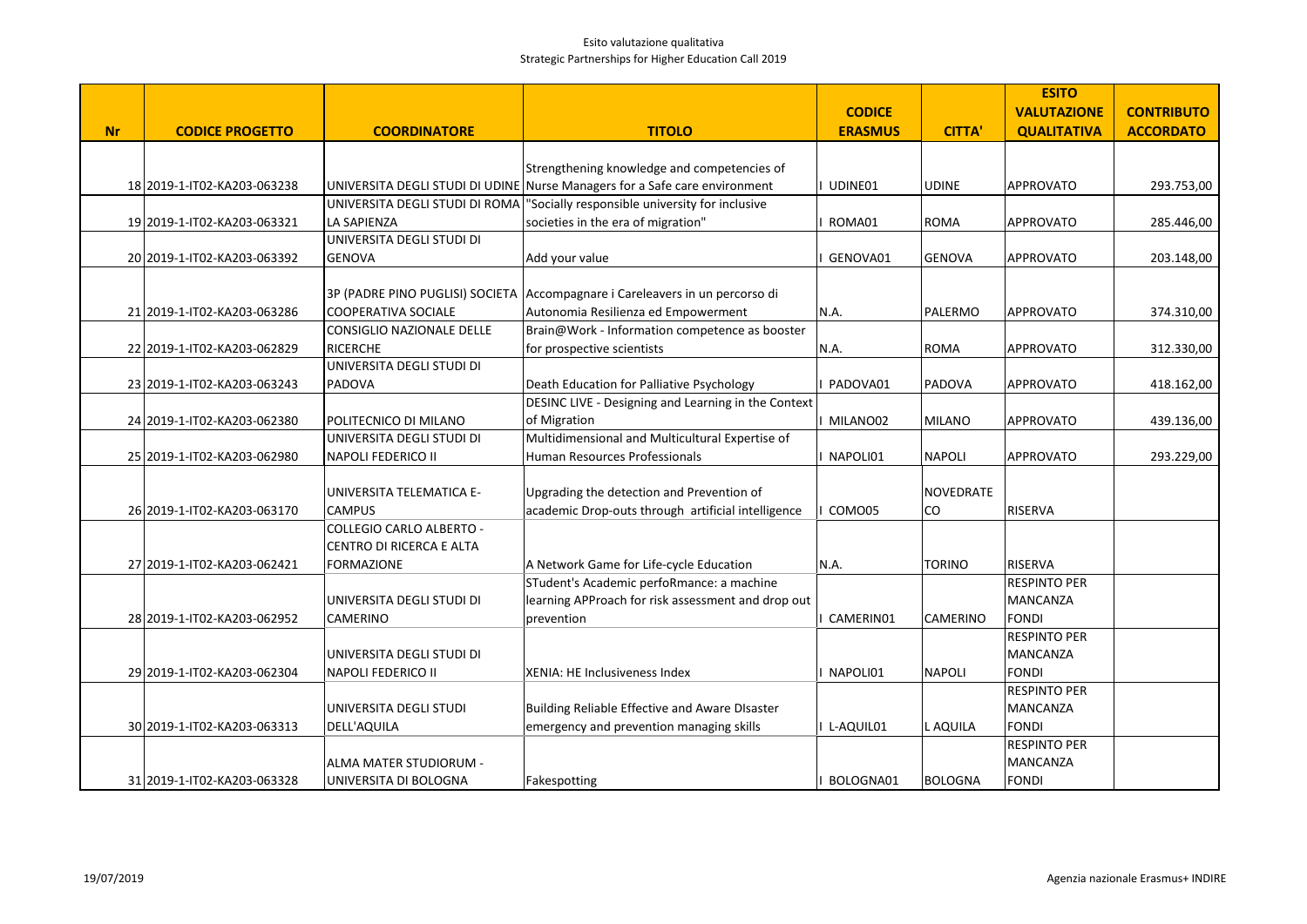|           |                             |                                |                                                                            |                |                    | <b>ESITO</b>        |                   |
|-----------|-----------------------------|--------------------------------|----------------------------------------------------------------------------|----------------|--------------------|---------------------|-------------------|
|           |                             |                                |                                                                            | <b>CODICE</b>  |                    | <b>VALUTAZIONE</b>  | <b>CONTRIBUTO</b> |
| <b>Nr</b> | <b>CODICE PROGETTO</b>      | <b>COORDINATORE</b>            | <b>TITOLO</b>                                                              | <b>ERASMUS</b> | <b>CITTA'</b>      | <b>QUALITATIVA</b>  | <b>ACCORDATO</b>  |
|           |                             |                                |                                                                            |                |                    | <b>RESPINTO PER</b> |                   |
|           |                             | ALMA MATER STUDIORUM -         | URBAN AGRICULTURE FOR MORE INCLUSIVE                                       |                |                    | <b>MANCANZA</b>     |                   |
|           | 32 2019-1-IT02-KA203-062290 | UNIVERSITA DI BOLOGNA          | HIGHER EDUCATION SYSTEM                                                    | BOLOGNA01      | BOLOGNA            | <b>FONDI</b>        |                   |
|           |                             |                                | Inclusive memory. Teaching and learning museum                             |                |                    | <b>RESPINTO PER</b> |                   |
|           |                             | UNIVERSITA DEGLI STUDI ROMA    | paths to promote the creation of a new shared                              |                |                    | <b>MANCANZA</b>     |                   |
|           | 33 2019-1-IT02-KA203-062419 | <b>TRE</b>                     | memory                                                                     | ROMA16         | <b>ROMA</b>        | <b>FONDI</b>        |                   |
|           |                             |                                |                                                                            |                |                    | <b>RESPINTO PER</b> |                   |
|           |                             | CONSIGLIO NAZIONALE DELLE      | innovaTive AuGmented learninG in mEdical                                   |                |                    | <b>MANCANZA</b>     |                   |
|           | 34 2019-1-IT02-KA203-063251 | <b>RICERCHE</b>                | eDucation                                                                  | N.A.           | ROMA               | <b>FONDI</b>        |                   |
|           |                             |                                | BIM educational tool used by integration of                                |                |                    |                     |                   |
|           |                             |                                | innovative technologies' data for accessing and                            |                |                    | <b>RESPINTO PER</b> |                   |
|           |                             | UNIVERSITA DEGLI STUDI DI ROMA | understanding of architectural heritage                                    |                |                    | MANCANZA            |                   |
|           | 35 2019-1-IT02-KA203-063335 | LA SAPIENZA                    | conservation                                                               | ROMA01         | ROMA               | <b>FONDI</b>        |                   |
|           |                             |                                |                                                                            |                |                    | <b>RESPINTO PER</b> |                   |
|           |                             | ALMA MATER STUDIORUM -         |                                                                            |                |                    | MANCANZA            |                   |
|           | 36 2019-1-IT02-KA203-062774 | UNIVERSITA DI BOLOGNA          | WeTell - Storytelling and Civic Awareness                                  | BOLOGNA01      | BOLOGNA            | <b>FONDI</b>        |                   |
|           |                             |                                | SCHOOLS XXI.0: From Educational Environments to<br>Urban Communities.      |                |                    | <b>RESPINTO PER</b> |                   |
|           |                             | UNIVERSITA DEGLI STUDI DI      | Researching and learning through an                                        |                |                    | <b>MANCANZA</b>     |                   |
|           | 37 2019-1-IT02-KA203-062597 | <b>PARMA</b>                   | interdisciplinary approach                                                 | PARMA01        | PARMA              | <b>FONDI</b>        |                   |
|           |                             |                                | Innovative International Curriculum Research                               |                |                    |                     |                   |
|           |                             |                                | Master and Learning Modules in Sustainable,                                |                |                    | <b>RESPINTO PER</b> |                   |
|           |                             | ALMA MATER STUDIORUM -         | HOLIstic and Cross-Border Management of Shared                             |                |                    | <b>MANCANZA</b>     |                   |
|           | 38 2019-1-IT02-KA203-063153 | UNIVERSITA DI BOLOGNA          | <b>Living SEA Resources</b>                                                | BOLOGNA01      | BOLOGNA            | <b>FONDI</b>        |                   |
|           |                             |                                |                                                                            |                |                    | <b>RESPINTO PER</b> |                   |
|           |                             | UNIVERSITA DEGLI STUDI         |                                                                            |                |                    | MANCANZA            |                   |
|           | 39 2019-1-IT02-KA203-063258 | <b>DELL'AQUILA</b>             | STE(A)M Inclusiveness New Goals                                            | L-AQUIL01      | L AQUILA           | <b>FONDI</b>        |                   |
|           |                             |                                |                                                                            |                |                    | <b>RESPINTO PER</b> |                   |
|           |                             |                                | UNIVERSITA DEGLI STUDI DI ROMA Training new competences for situated urban |                |                    | MANCANZA            |                   |
|           | 40 2019-1-IT02-KA203-062738 | <b>LA SAPIENZA</b>             | action                                                                     | ROMA01         | <b>ROMA</b>        | <b>FONDI</b>        |                   |
|           |                             |                                |                                                                            |                |                    | <b>RESPINTO PER</b> |                   |
|           |                             | UNIVERSITA DEGLI STUDI ROMA    | Mapping transborder competences: connecting                                |                |                    | <b>MANCANZA</b>     |                   |
|           | 41 2019-1-IT02-KA203-063216 | <b>TRE</b>                     | migration legal clinics for an inclusive academy                           | ROMA16         | ROMA               | <b>FONDI</b>        |                   |
|           |                             |                                |                                                                            |                |                    | <b>RESPINTO PER</b> |                   |
|           |                             | UNIVERSITA DEGLI STUDI DI      | S.EN.D-Strategic European Network for Data-                                |                |                    | <b>MANCANZA</b>     |                   |
|           | 42 2019-1-IT02-KA203-062409 | SALERNO                        | Science                                                                    | SALERNO01      | <b>FISCIANO SA</b> | <b>FONDI</b>        |                   |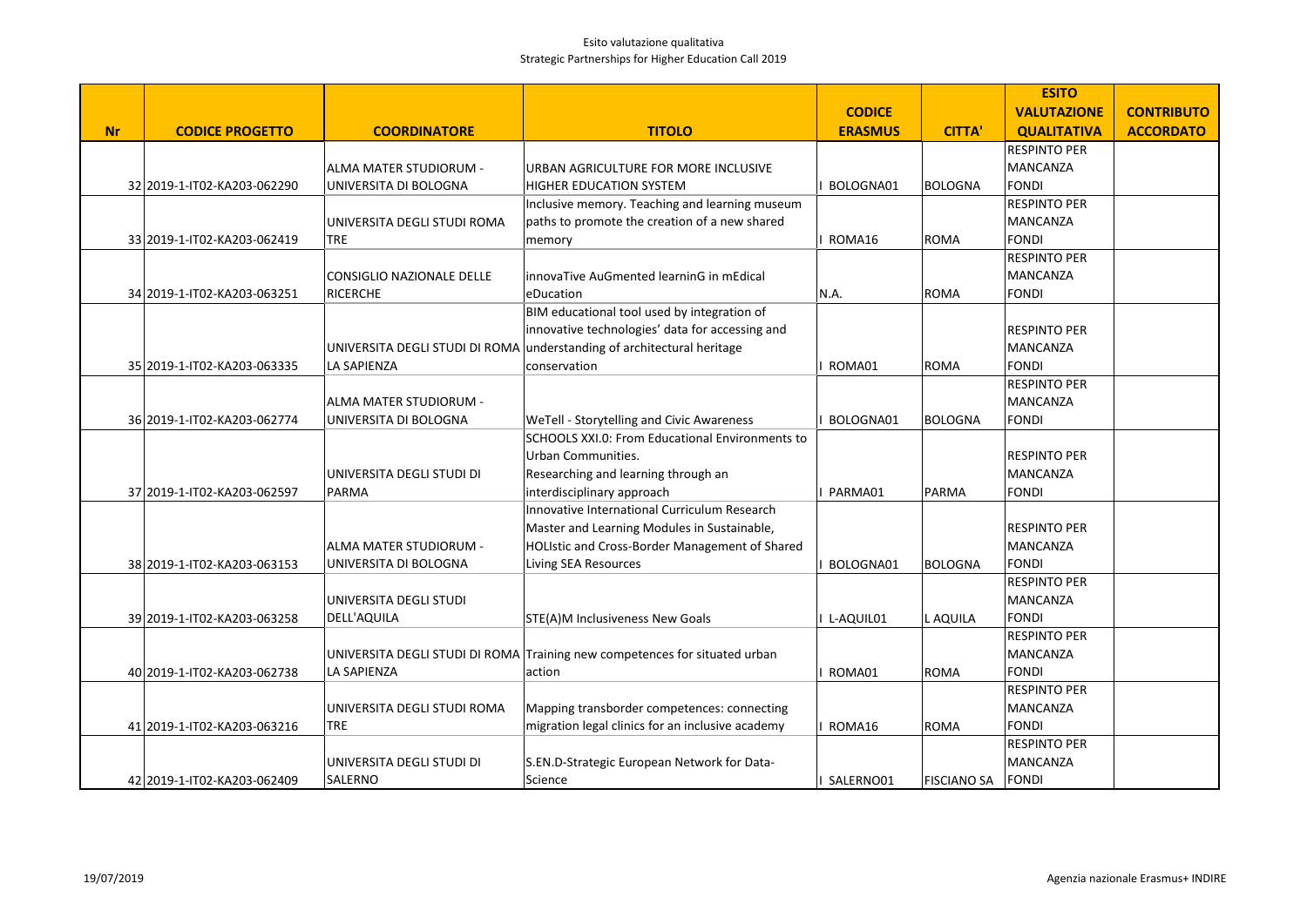|           |                              |                                       |                                                                                   |                |               | <b>ESITO</b>        |                   |
|-----------|------------------------------|---------------------------------------|-----------------------------------------------------------------------------------|----------------|---------------|---------------------|-------------------|
|           |                              |                                       |                                                                                   | <b>CODICE</b>  |               | <b>VALUTAZIONE</b>  | <b>CONTRIBUTO</b> |
| <b>Nr</b> | <b>CODICE PROGETTO</b>       | <b>COORDINATORE</b>                   | <b>TITOLO</b>                                                                     | <b>ERASMUS</b> | <b>CITTA'</b> | <b>QUALITATIVA</b>  | <b>ACCORDATO</b>  |
|           |                              |                                       |                                                                                   |                |               | <b>RESPINTO PER</b> |                   |
|           |                              |                                       | UNIVERSITA DEGLI STUDI NICCOLO New Level of Integrated TEchniques for Daylighting |                |               | <b>MANCANZA</b>     |                   |
|           | 43 2019-1-IT02-KA203-062313  | <b>CUSANO TELEMATICA ROMA</b>         | education                                                                         | ROMA31         | ROMA          | <b>FONDI</b>        |                   |
|           |                              |                                       |                                                                                   |                |               |                     |                   |
|           |                              |                                       | Supporting student sOcial engagement though                                       |                |               | <b>RESPINTO PER</b> |                   |
|           |                              | UNIVERSITA DEGLI STUDI ROMA           | Cooperation between higher Education and the                                      |                |               | <b>MANCANZA</b>     |                   |
|           | 44 2019-1-IT02-KA203-063126  | TRE                                   | social secTor in curriculum design and deliverY                                   | ROMA16         | ROMA          | <b>FONDI</b>        |                   |
|           |                              |                                       | Sharing European architectural heritage: innovative                               |                |               |                     |                   |
|           |                              | UNIVERSITA DEGLI STUDI                | language teaching tools for academic and                                          |                |               | <b>RESPINTO PER</b> |                   |
|           |                              | <b>GABRIELE D'ANNUNZIO DI CHIETI-</b> | professional mobility in Architecture and                                         |                |               | MANCANZA            |                   |
|           | 45 2019-1-IT02-KA203-063298  | PESCARA                               | Construction                                                                      | CHIETI01       | <b>CHIETI</b> | <b>FONDI</b>        |                   |
|           |                              |                                       |                                                                                   |                |               | <b>RESPINTO PER</b> |                   |
|           |                              | Universita' degli Studi di Urbino     | COMDIA - Technological innovation for cultural                                    |                |               | MANCANZA            |                   |
|           | 46 2019-1-IT02-KA203-062410  | Carlo Bo                              | heritage: between communication and diagnostics                                   | URBINO01       | <b>URBINO</b> | <b>FONDI</b>        |                   |
|           |                              |                                       |                                                                                   |                |               | <b>RESPINTO PER</b> |                   |
|           |                              | UNIVERSITA DEGLI STUDI DI             | Cooperation for innovation and the exchange of                                    |                |               | <b>MANCANZA</b>     |                   |
|           | 47 2019-1-IT02-KA203-062425  | SCIENZE GASTRONOMICHE                 | good practices                                                                    | BRA01          | POLLENZO      | <b>FONDI</b>        |                   |
|           |                              |                                       |                                                                                   |                |               | <b>RESPINTO PER</b> |                   |
|           |                              | ALMA MATER STUDIORUM -                |                                                                                   |                |               | MANCANZA            |                   |
|           | 48 2019-1-IT02-KA203-063426  | UNIVERSITA DI BOLOGNA                 | The Community of Inquiry in Higher Education                                      | BOLOGNA01      | BOLOGNA       | <b>FONDI</b>        |                   |
|           |                              |                                       |                                                                                   |                |               |                     |                   |
|           |                              | ENTE PER IL DIRITTO ALLO STUDIO       |                                                                                   |                |               | <b>RESPINTO PER</b> |                   |
|           |                              | UNIVERSITARIO DELL' UNIVERSITA        | Wider and Inclusive Student-services for Enhanced                                 |                |               | <b>MANCANZA</b>     |                   |
|           | 49 2019-1- IT02-KA203-062287 | CATTOLICA-EDUCATT                     | Resilience of HE                                                                  | N.A.           | MILANO        | <b>FONDI</b>        |                   |
|           |                              |                                       |                                                                                   |                |               | <b>RESPINTO PER</b> |                   |
|           |                              |                                       | Business and Universities venture towards                                         |                |               | <b>MANCANZA</b>     |                   |
|           | 50 2019-1- IT02-KA203-063393 | DAY ONE SRL                           | entrepreneurship education                                                        | N.A.           | ROME          | <b>FONDI</b>        |                   |
|           |                              |                                       |                                                                                   |                |               |                     |                   |
|           |                              |                                       | Building profiles and transnational training paths for                            |                |               |                     |                   |
|           |                              |                                       | professionals in motor sciences and physical                                      |                |               |                     |                   |
|           |                              |                                       | activities specialized in primary prevention                                      |                |               |                     |                   |
|           |                              |                                       | programs of Corporate wellness and reconditioning                                 |                |               | <b>RESPINTO PER</b> |                   |
|           |                              |                                       | UNIVERSITA DEGLI STUDI DI ROMA of people with Coronary heart disease              |                |               | MANCANZA            |                   |
|           | 51 2019-1-IT02-KA203-062469  | <b>FORO ITALICO</b>                   |                                                                                   | ROMA05         | <b>ROMA</b>   | <b>FONDI</b>        |                   |
|           |                              | <b>ASSOCIAZIONE JUNIOR</b>            |                                                                                   |                |               | <b>RESPINTO PER</b> |                   |
|           |                              | ACHIEVEMENT-YOUNG                     |                                                                                   |                |               | <b>MANCANZA</b>     |                   |
|           | 52 2019-1-IT02-KA203-062438  | <b>ENTERPRISE ITALY</b>               | Traineeship for Entrepreneurship Education                                        | N.A.           | MILANO        | <b>FONDI</b>        |                   |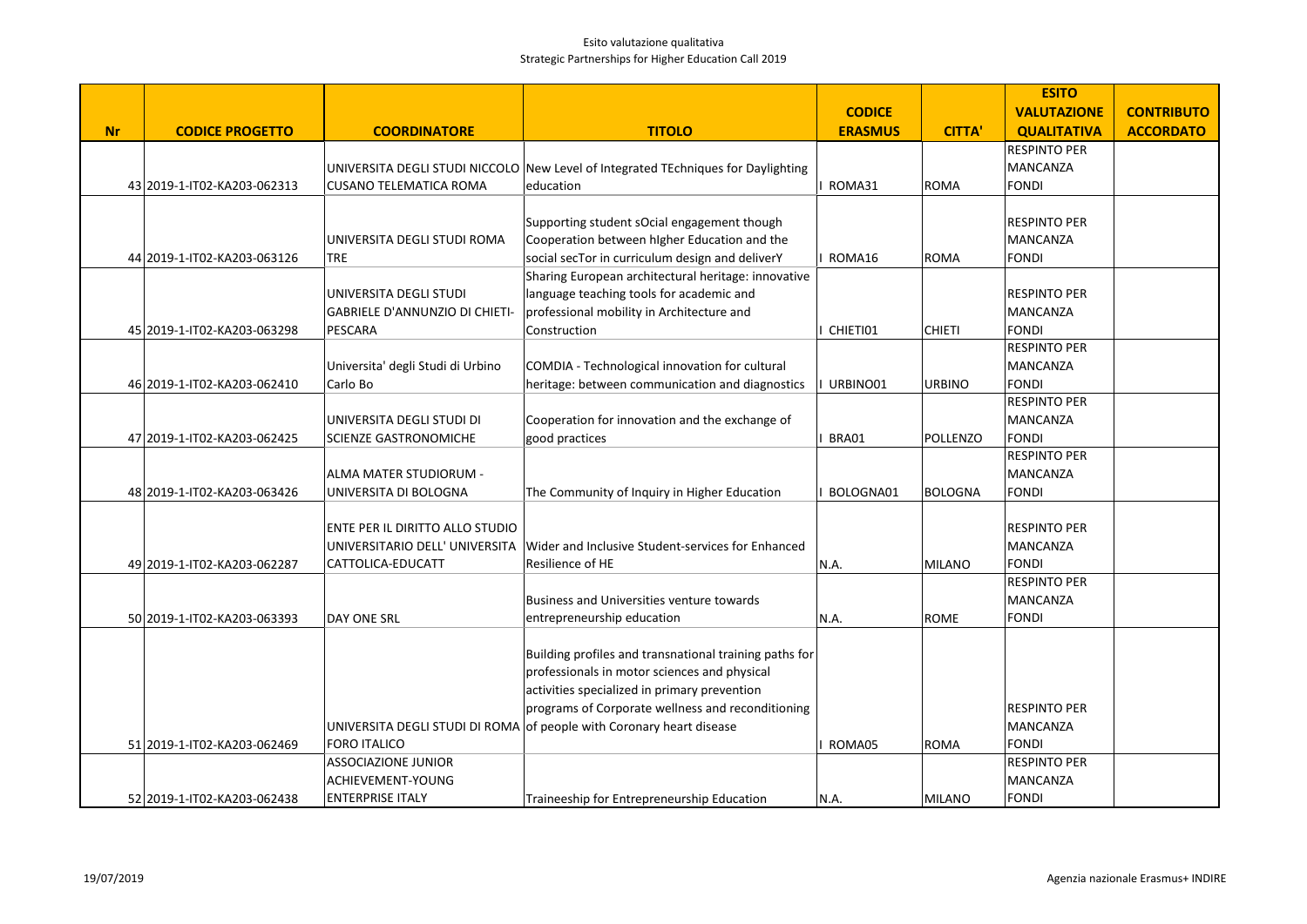|           |                             |                                             |                                                    |                |               | <b>ESITO</b>        |                   |
|-----------|-----------------------------|---------------------------------------------|----------------------------------------------------|----------------|---------------|---------------------|-------------------|
|           |                             |                                             |                                                    | <b>CODICE</b>  |               | <b>VALUTAZIONE</b>  | <b>CONTRIBUTO</b> |
| <b>Nr</b> | <b>CODICE PROGETTO</b>      | <b>COORDINATORE</b>                         | <b>TITOLO</b>                                      | <b>ERASMUS</b> | <b>CITTA'</b> | <b>QUALITATIVA</b>  | <b>ACCORDATO</b>  |
|           |                             |                                             |                                                    |                |               | <b>RESPINTO PER</b> |                   |
|           |                             | UNIVERSITA DEGLI STUDI DI                   | <b>Entrepreneurship Innovation Network Massive</b> |                |               | MANCANZA            |                   |
|           | 53 2019-1-IT02-KA203-063202 | PERUGIA                                     | Open Online Course                                 | I PERUGIA01    | PERUGIA       | <b>FONDI</b>        |                   |
|           |                             |                                             |                                                    |                |               |                     |                   |
|           |                             | International Institute of Applied          |                                                    |                |               | <b>RESPINTO PER</b> |                   |
|           |                             | Psychology and Human Sciences               |                                                    |                |               | <b>MANCANZA</b>     |                   |
|           | 54 2019-1-IT02-KA203-063189 | associazione culturale                      | A Mental Trainer to Empower Your Super Ability     | N.A.           | Bologna       | <b>FONDI</b>        |                   |
|           |                             |                                             |                                                    |                |               | <b>RESPINTO PER</b> |                   |
|           |                             |                                             | MATHematical and STATistical tools for models in   |                |               | <b>MANCANZA</b>     |                   |
|           | 55 2019-1-IT02-KA203-063036 | UNIVERSITA DI PISA                          | biomedicine and math physics                       | PISA01         | <b>PISA</b>   | <b>FONDI</b>        |                   |
|           |                             |                                             |                                                    |                |               | <b>RESPINTO PER</b> |                   |
|           |                             | UNIVERSITA POLITECNICA DELLE                | International Business Development School and      |                |               | MANCANZA            |                   |
|           | 56 2019-1-IT02-KA203-063320 | <b>MARCHE</b>                               | Competition                                        | ANCONA01       | ANCONA        | <b>FONDI</b>        |                   |
|           |                             |                                             |                                                    |                |               | <b>RESPINTO PER</b> |                   |
|           |                             | UNIVERSITA CATTOLICA DEL                    | Network for Innovation in Higher Education         |                |               | <b>MANCANZA</b>     |                   |
|           | 57 2019-1-IT02-KA203-062351 | <b>SACRO CUORE</b>                          | Teaching                                           | MILANO03       | MILANO        | <b>FONDI</b>        |                   |
|           |                             |                                             |                                                    |                |               | RESPINTO PER        |                   |
|           |                             |                                             |                                                    |                |               | <b>MANCANZA</b>     |                   |
|           | 58 2019-1-IT02-KA203-063360 | UNIVERSITA DEGLI STUDI DI SIENA BLOCK CHAIN |                                                    | SIENA01        | SIENA         | <b>FONDI</b>        |                   |
|           |                             |                                             |                                                    |                |               | <b>RESPINTO PER</b> |                   |
|           |                             | UNIVERSITA DEGLI STUDI DI                   | InterComprehension and Multilingualism in          |                |               | MANCANZA            |                   |
|           | 59 2019-1-IT02-KA203-063193 | TORINO                                      | <b>European Education</b>                          | TORINO01       | <b>TORINO</b> | <b>FONDI</b>        |                   |
|           |                             |                                             |                                                    |                |               | <b>RESPINTO PER</b> |                   |
|           |                             | UNIVERSITA DEGLI STUDI DI                   | Mapping HERitage and CULture. Enabling             |                |               | <b>MANCANZA</b>     |                   |
|           | 60 2019-1-IT02-KA203-063297 | <b>FIRENZE</b>                              | GeotechnologiES in Higher Education.               | FIRENZE01      | Florence      | <b>FONDI</b>        |                   |
|           |                             |                                             | Forward virtual interdisciplinary teams:           |                |               | <b>RESPINTO PER</b> |                   |
|           |                             |                                             | technological innovation development training      |                |               | <b>MANCANZA</b>     |                   |
|           | 61 2019-1-IT02-KA203-062436 | UNIVERSITA TELEMATICA PEGASO                | programme                                          | I NAPOLI11     | <b>NAPOLI</b> | <b>FONDI</b>        |                   |
|           |                             | <b>FONDAZIONE LINK CAMPUS</b>               | On-Line TRaining in Higher Education. Teaching and |                |               |                     |                   |
|           | 62 2019-1-IT02-KA203-062288 | <b>UNIVERSITY</b>                           | learning in digital era                            | N.A.           | Roma          | <b>RESPINTO</b>     |                   |
|           |                             |                                             |                                                    |                |               | <b>RESPINTO PER</b> |                   |
|           |                             | FONDAZIONE UNICAMPUS SAN                    |                                                    |                | Misano        | <b>MANCANZA</b>     |                   |
|           | 63 2019-1-IT02-KA203-062962 | PELLEGRINO                                  | Transcreation                                      | FORLI01        | Adriatico     | <b>FONDI</b>        |                   |
|           |                             |                                             |                                                    |                |               | <b>RESPINTO PER</b> |                   |
|           |                             | <b>ISTITUTO TECNICO SUPERIORE</b>           | Smart building sustainable construction and post-  |                |               | <b>MANCANZA</b>     |                   |
|           | 64 2019-1-IT02-KA203-063350 | EFFICIENZA ENERGETICA-L'AQUILA              | earthquake rebuilding                              | I L-AQUIL05    | L'Aquila      | <b>FONDI</b>        |                   |
|           |                             | ALMA MATER STUDIORUM -                      | Promoting video analysis to foster instructional   |                |               |                     |                   |
|           | 65 2019-1-IT02-KA203-062433 | UNIVERSITA DI BOLOGNA                       | quality in Higher Education                        | BOLOGNA01      | BOLOGNA       | <b>RESPINTO</b>     |                   |